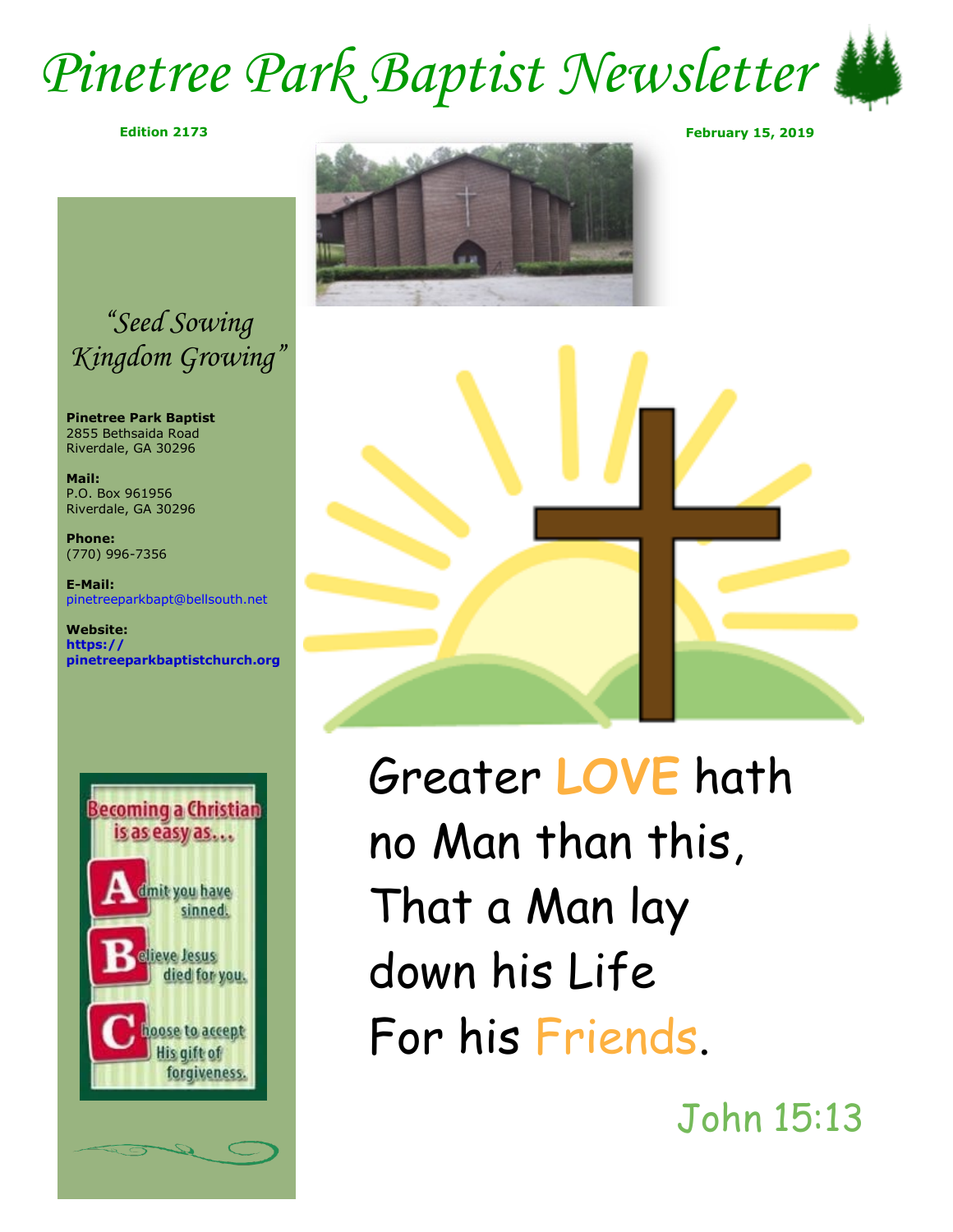

Pastor Jennings asks members to be in Continual Prayer for…

> Spiritual Growth Physical Growth Church Unity Our Community



**Lift them up in Prayer Mother E. Anderson Sis. Jimmie Ruth Gamble Mother Belinda Jones The McKinney Family Simeon (Bro. Corey's nephew) Vacation Bible School**

### *From the Health Care Ministry*

### *Heart Health Care Awareness*

Heart Disease is the number one cause of death in America for both men and women. Unfortunately, many people do not recognize the signs and symptoms or even think they are at risk. Heart health month is an excellent time to look closer at Heart Disease risk factors and prevention. Heart failure is a chronic progressive Heart Disease in which the heart is too weak to pump enough blood to the body, depriving it of oxygen. Usually, it causes the heart to get overworked, which results in an enlarged heart.

Heart failure happens when the muscle gets weak or stiff. Different factors can set the stage for the condition by overworking the heart or causing damage to it. Common culprits include high blood pressure, high cholesterol, coronary artery disease (when the arteries supplying blood to the heart becomes stiff and narrow), and diabetes. Smoking, obesity, and drinking excess alcohol (more than two drinks a day for men and one for women) can also contribute to its development.

Heart failure may be *diagnosed* through blood tests, chest x-rays, an electrocardiogram, an echocardiogram, or a stress test.

#### **Know the signs of heart failure.**

- 1. Shortness of breath with everyday activities
- 2. Swollen legs, feet, and ankles
- 3. A dry hacking cough that doesn't go away.
- 4. Feeling light headed.
- 5. Fatigue.
- 6. Difficulty sleeping when lying flat on your back
- 7. Nausea, stomach upset and loss of appetite.

Alert your doctor as soon as possible, if you experience these symptoms.

There is good news—treatment can be very effective. After a complete workup your doctor may chose …

- 1. Medications that must be taken as ordered to be effective.
- 2. Lifestyle changes such as monitoring fluid intake (possible restrict intake) monitoring weight, eat a heart-healthy diet, stay active and limiting caffeine and alcohol.

Your treatments change as you symptoms change, make sure you receive the care you need to stay active, engaged and energetic.

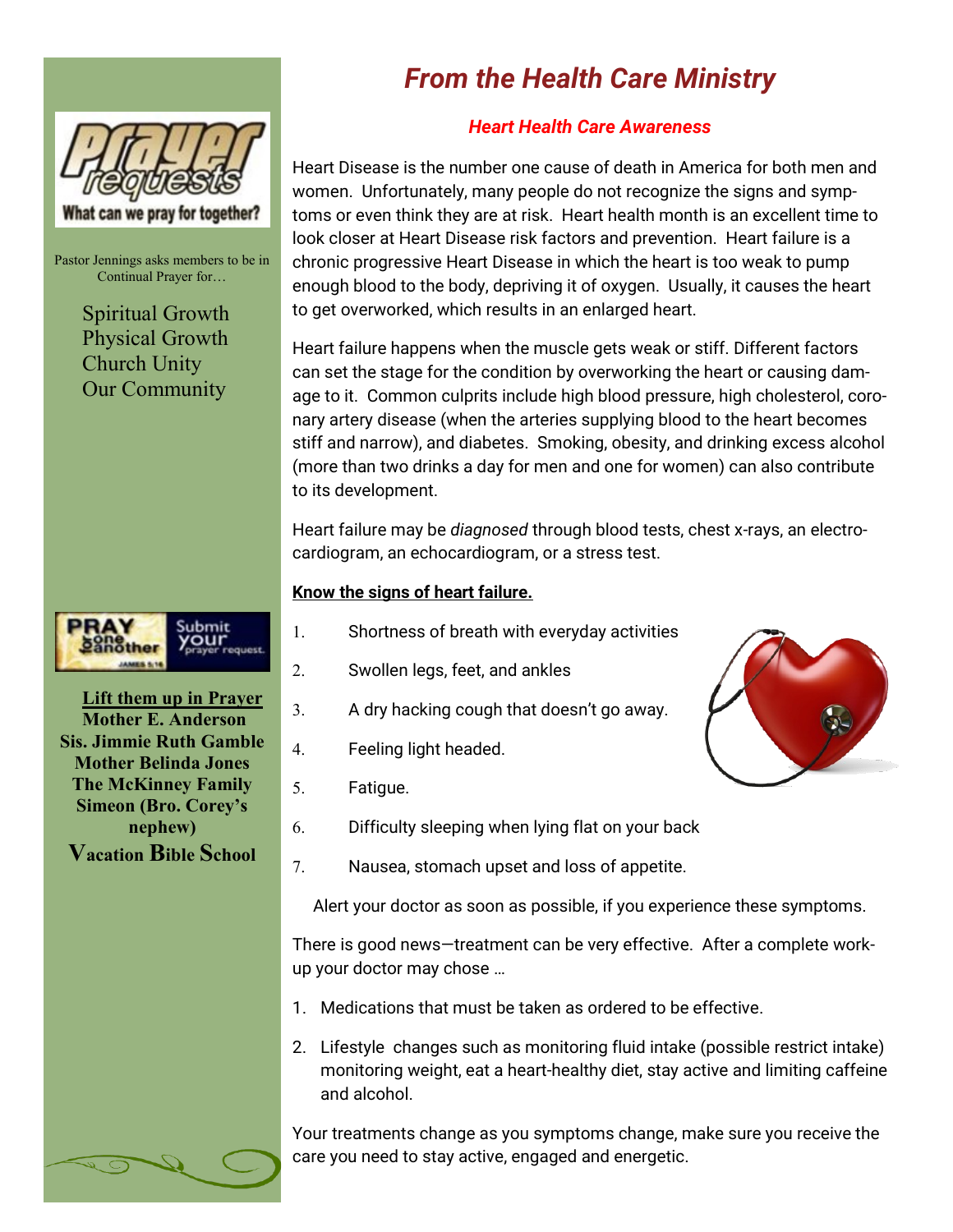

VBS Director



**Contact Sis. Kathy for Tickets .**

## **I Corinthians 13: 4-8**





Unscramble each of the clue words. Copy the letters in the numbered cells to other cells with the same number.